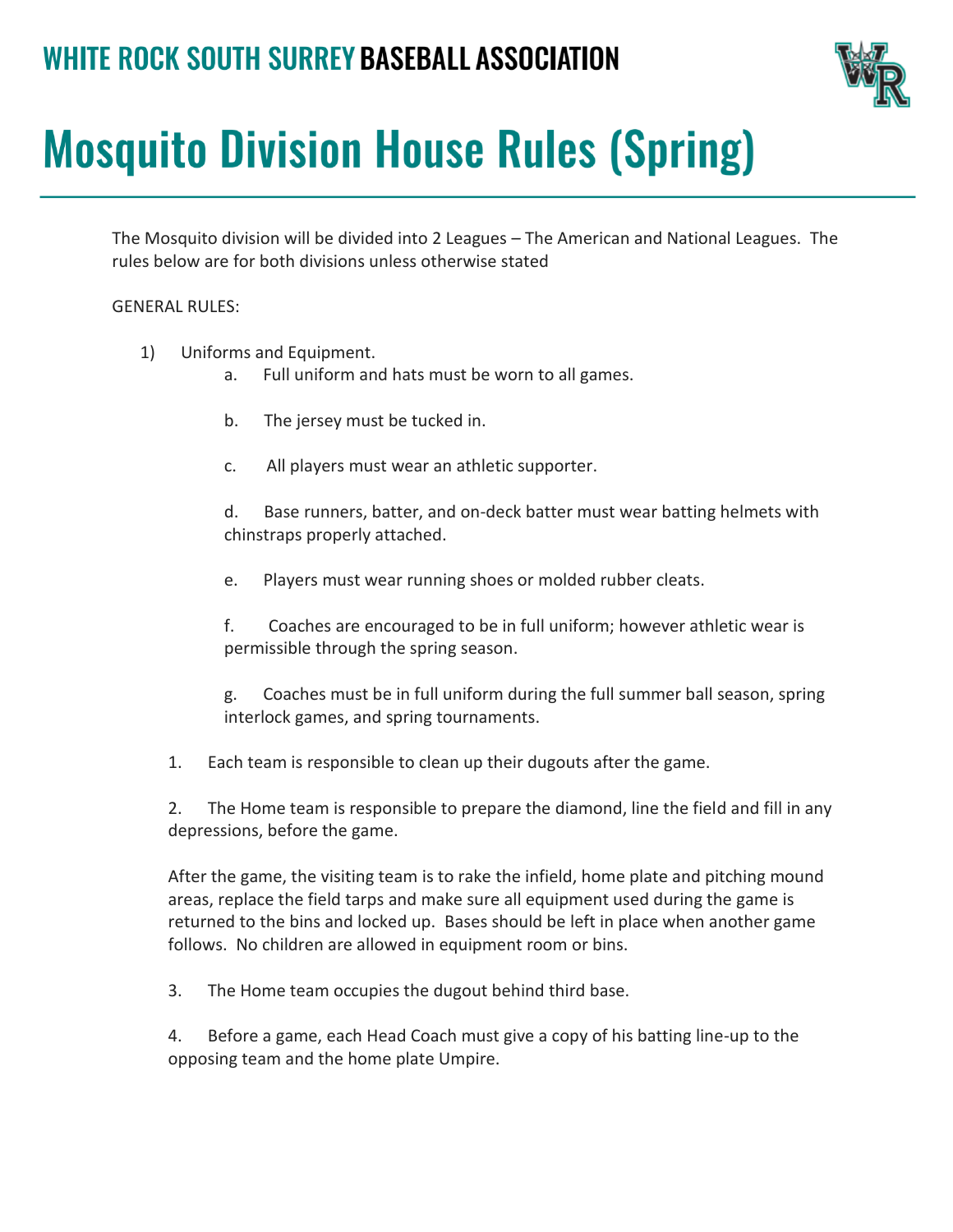5. Coaches are free to make notes on Umpires performances and forward to the Umpire-In-Chief or Umpire Allocator with any advice that can help their future games.

6. During a game, Coaches or parents cannot position themselves on the outside of the backstop behind the umpire in order to coach the team. During game play, if the defensive coaches are on the playing field they can only be in foul territory near their dugout or past their dugout towards the outfield.

7. Coaches are responsible for the behavior of their team players, fans and parents during games and to make sure that there is no abuse of the equipment.

8. A Tadpole player may be called up to play on a Mosquito team a maximum of 5 games. The Tadpole & Mosquito Coordinators, plus the called up player's Coach, must be notified of the name of the player being called up, to ensure the player is eligible to be called up. The player must receive the same treatment as regular players, must not play more innings than a regular team player and must not pitch. If an American League team needs a player, they must call up a player from the National league. There is no limit on how many games a National League player can play for an American League team. A National League team must call up from Tadpole as American League player cannot play for a National League team.

# PLAYING FIELD:

- 1. Bases shall be 60 feet apart.
- 2. Pitching for all players is from the 46 foot rubber.

3. The batter's box is to be 3ft. wide x 6ft. long and the inside line 6" away from the side of the plate. It shall extend 3ft. behind the center of the plate.

#### ENDING THE GAME:

1. Games must start within 15 minutes of the scheduled start time.

2. It is solely the umpire's discretion when to call the game due to darkness (should call open inning when light begins to fade), or for field or weather conditions.

3. No new innings to begin after 1 hour and 45 minutes from the time of the first pitch. The decision on whether or not to have another inning is based on the time of the 3<sup>rd</sup> out of an inning. The umpire will notify the scorekeeper of the start time. If the start time is not noted, then the official start time will be the scheduled game time.

a. For example, if the  $3^{rd}$  out of the  $5^{th}$  inning occurs at the 1 hour and 44 minute mark, a  $6<sup>th</sup>$  inning will be played.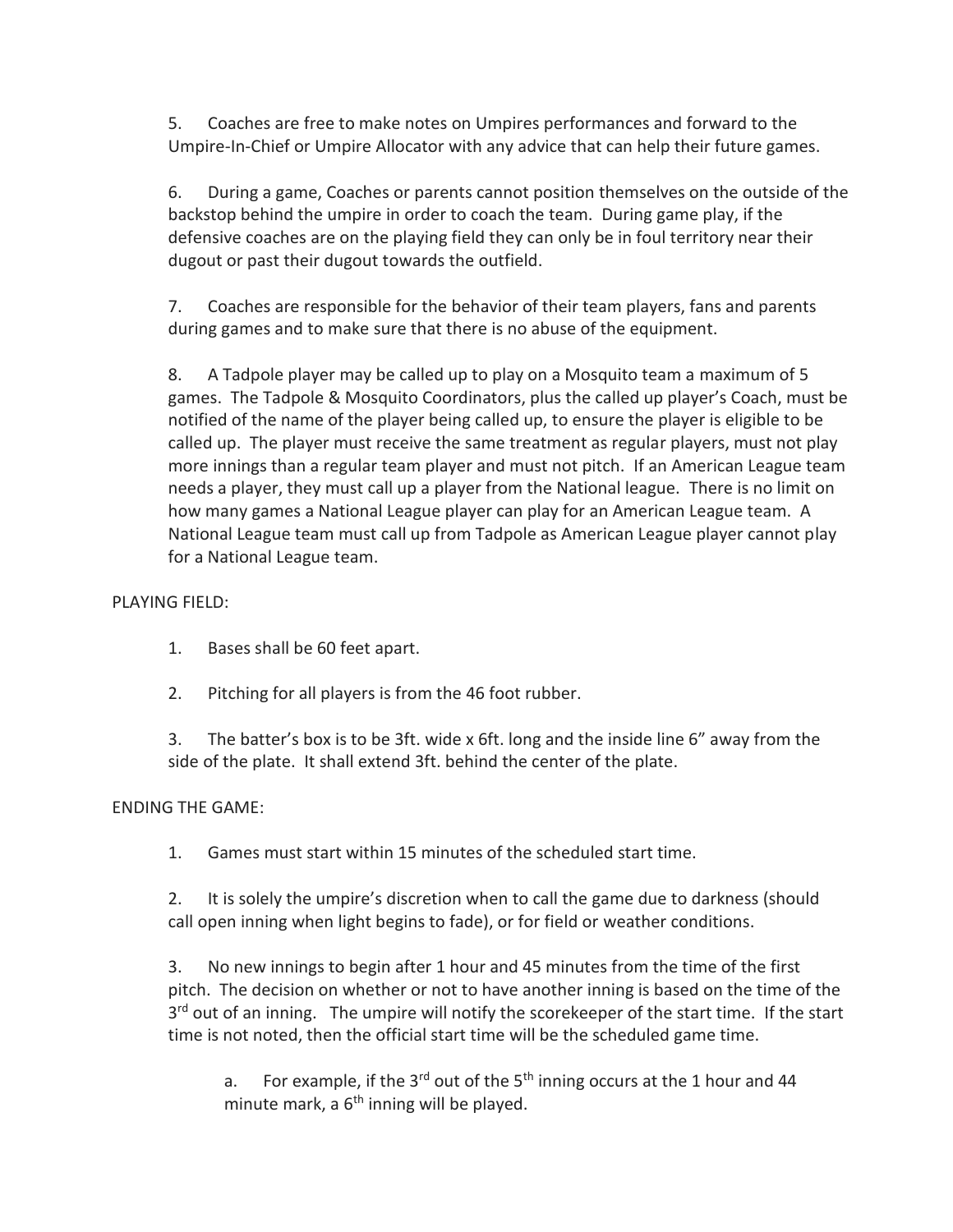b. Any delay starting the next inning will not alter this decision (i.e., while discussing whether there should be another inning).

c. This time limit applies to all games regardless of light conditions, following games, etc.

4. Games postponed due to rain will be rescheduled by the division coordinator where possible, if there is time available in the schedule.

## GAME RULES:

1. The length of a Mosquito game shall be 6 innings (subject to time limit). The 6<sup>th</sup> inning (or last possible inning at the umpires' discretion because of a time limit enforcement) will be declared an 'open' inning, and will have an 8 run max limit rather than the normal limit of 4 runs.

2. Four complete innings with no less than 8 players on the field for each team will constitute a legal game. If a team cannot field a team of 8 players (including call-ups), they will forfeit the game.

3. A team's turn at bat will consist of 3 outs or when the 4 run limit has been met for the inning.

4. Score is to be kept by both teams. If a game is a tie at the end of the game, it will remain a tie. There is a 10 run mercy rule after 4 innings in this division.

5. All Players will be included in the batting order. Players will be listed in the order they are to bat. Players arriving late will be added to the end of the batting order. Any player not present after the team has completed their batting order shall also be placed at the end of the batting order for their first at bat and all subsequent at bats in that game.

6. All players must play the infield for a minimum of 2 innings in a six inning game (pitcher/catcher included as infield positions).

7. All players must sit one inning before a player can sit a second inning and no player can sit more than 2 innings per game. For 2021, suggestion for coaches is to try to use 2 catchers per game so equipment sets can be used once and keep with each player.

8. In the American league only, a first year player must pitch a **minimum of two complete innings** for a team each game regardless of how many innings are played in the game, provided the team has an eligible first year player that wants to pitch.

9. No 'Balk Balls' will be called against the pitcher.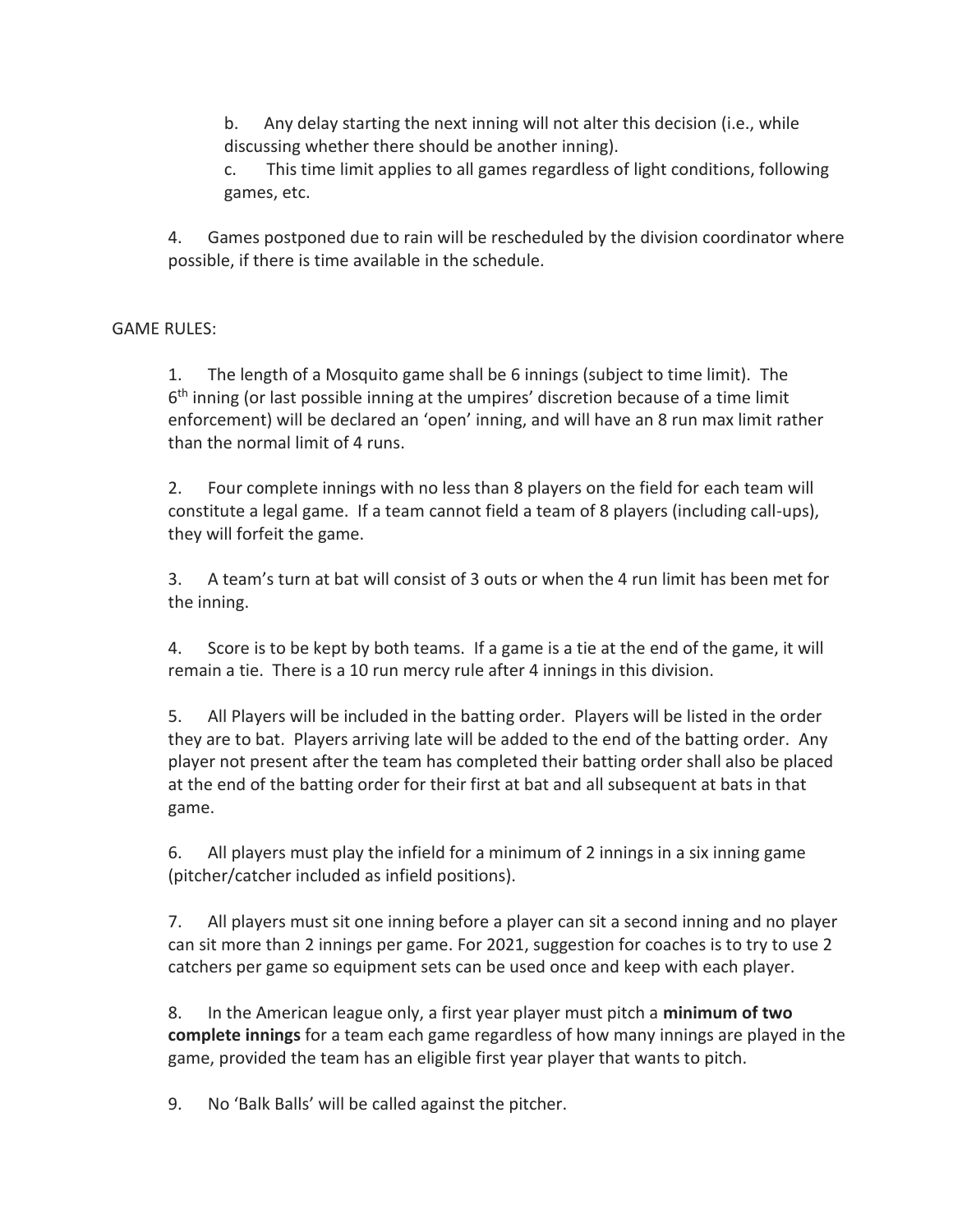10. If four balls are thrown to a batter, the coach of the offensive team (team batting) shall enter to pitch to their own player to complete the at bat with the following applying:

- If the batter had 2 strikes on him at the time of the walk, the strike count will revert back to one strike. This will allow the batter to at least see 2 coach pitches before being called out on strikes.
- No runners may advance while the coach is pitching
- The defensive pitcher must take a position with at least one foot touching the dirt on the mound
- If a hit ball strikes the coach, the ball is declared dead and the batter re-hits
- A batter struck by a pitch by the defensive pitcher (not the coach) may choose to walk or have the coach come in to pitch

The coach pitch rule will remain in effect through the Spring Season for the National League.

The division coordinator will evaluate the progress of the American League and determine when coach pitch will stop. The playoffs in the American League will be player pitch.

- 11. Bunting is allowed
- 12. The batter cannot run on the third strike dropped by the catcher.

13. If a pitcher hits a batter or batters three times, the pitcher is to be replaced by another player. One trip to the mound by coaches per inning – per pitcher. A pitcher is removed on the  $2^{nd}$  trip to the mound by coaches. A pitcher withdrawn from the mound, but who stays in the game at another position shall not be permitted to return to the mound as a pitcher in the same game.

14. Leadoffs are not allowed. The ball must cross home plate before any base runner(s) can leave the base(s). When a base runner leaves the base before the pitch crosses home plate and the batter DOES NOT hit the ball, the Umpire shall call "Leadoff" and the base runner must return to the base and No Out is called. When a base runner leaves the base before the pitch crosses home plate and the batter DOES hit the ball, the base runner is automatically out. The batter will be allowed to advance as normal.

15. Stealing to  $2<sup>nd</sup>$  and  $3<sup>rd</sup>$  base is permitted at any time other than when the pitcher is holding the ball on the mound prior to the runner beginning his steal attempt.

16. Stealing home on a pass ball / wild pitch or overthrown ball back to the pitcher is not permitted. A runner from third may advance home if an attempt is made on him stealing third base or an attempt is made to throw out a runner at any other base.